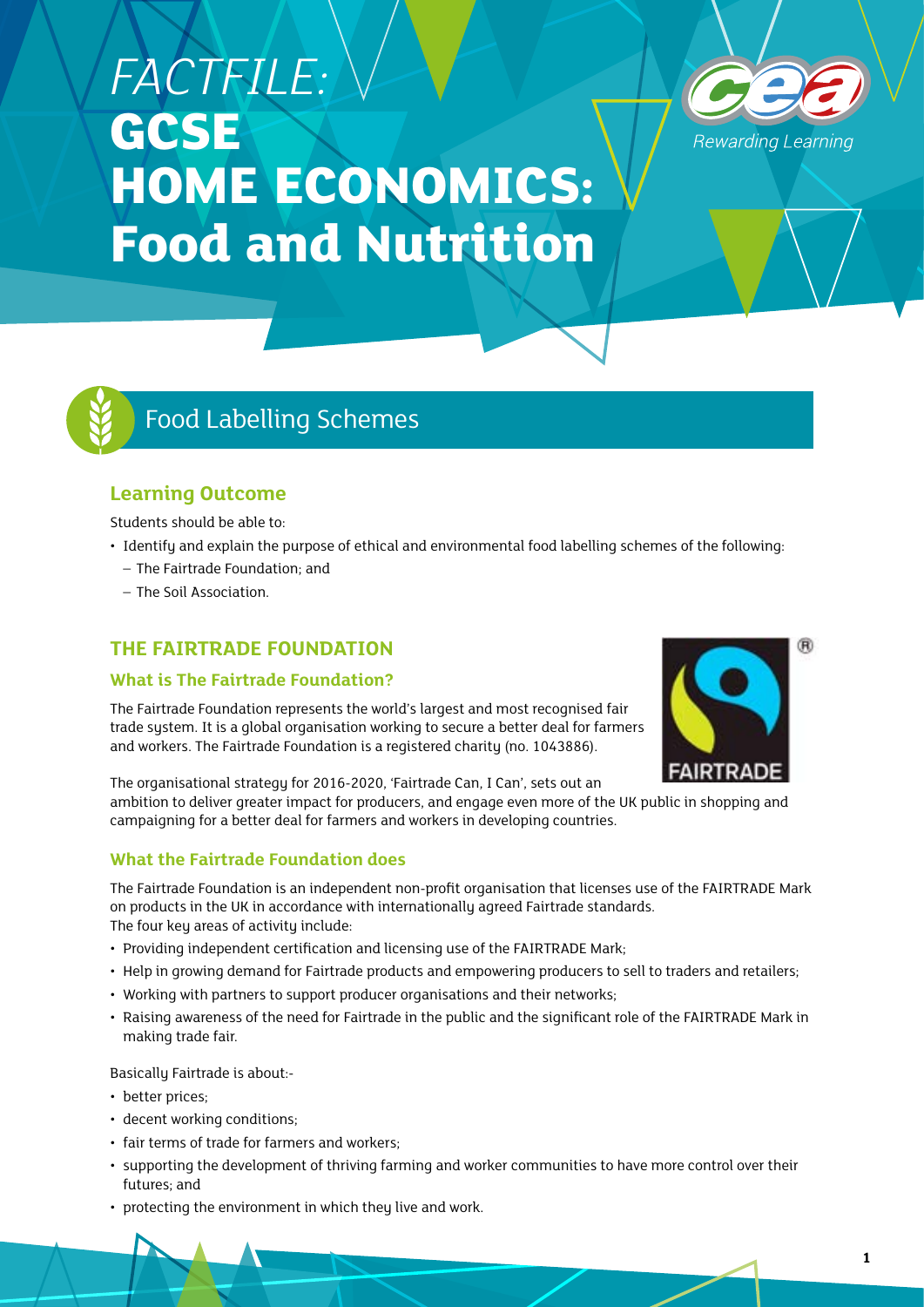Overall Fairtrade offers rural families the stability of income which enables them to plan for the future. It works to benefit small-scale farmers and workers, who are amongst the most marginalised groups globally, through trade rather than aid to enable them to maintain their livelihoods and reach their potential. It's also an opportunity to connect with the people who grow the produce that we all depend on.

#### **What does the FAIRTRADE Mark mean?**

The FAIRTRADE Mark is a registered certification label for products sourced from producers in developing countries. It is sometimes referred to as the 'Fairtrade logo'.

When consumers buy products with the FAIRTRADE Mark, they support farmers and workers as they work to improve their lives and their communities.



Products with the FAIRTRADE Mark must meet international Fairtrade standards. These are set by the international certification body Fairtrade International. These standards are agreed through research and consultation with members of the Fairtrade scheme.

The Mark means that the Fairtrade ingredients in the product have been produced by small-scale farmer organisations or plantations that meet Fairtrade social, economic and environmental standards. The standards include:-

- Protection of workers' rights and the environment;
- Payment of the Fairtrade Minimum Price. The Fairtrade minimum price is set to cover the cost of sustainable production for that product in that region. This acts as a vital safety net for farmers and workers. This protection ensures they can have an assured and stable income and plan for their future;
- Fairtrade Premium to invest in business or community projects. The farmers and workers themselves decide how the Fairtrade Premium should be invested. The premium is the additional sum of money paid on top of the Fairtrade minimum price that farmers and workers receive which can be invested in:
	- schools;
	- transport;
	- health care;
	- sanitation;
	- an improved environment; and
	- better business equipment and practices.
- Certification of plantations who produce products such as bananas, tea and flowers. These are companies that employ large numbers of workers on estates. Standards include basic rights such as keeping them safe and healthy, allowing them freedom from bargaining, preventing discrimination and ensuring no illegal child labour.

#### **Fairtrade is 50% owned by farmers and workers**

Fairtrade works with a range of stakeholders but the global system is 50% owned by producers representing farmer and worker organisations.

With an equal voice, producers have a say in decision-making within the General Assembly and on Fairtrade's International Board of Directors. Through the Board and its committees, they are involved in decisions on:-

- 1. Overall strategy;
- 2. Use of resources; and
- 3. Setting prices, premiums and standards.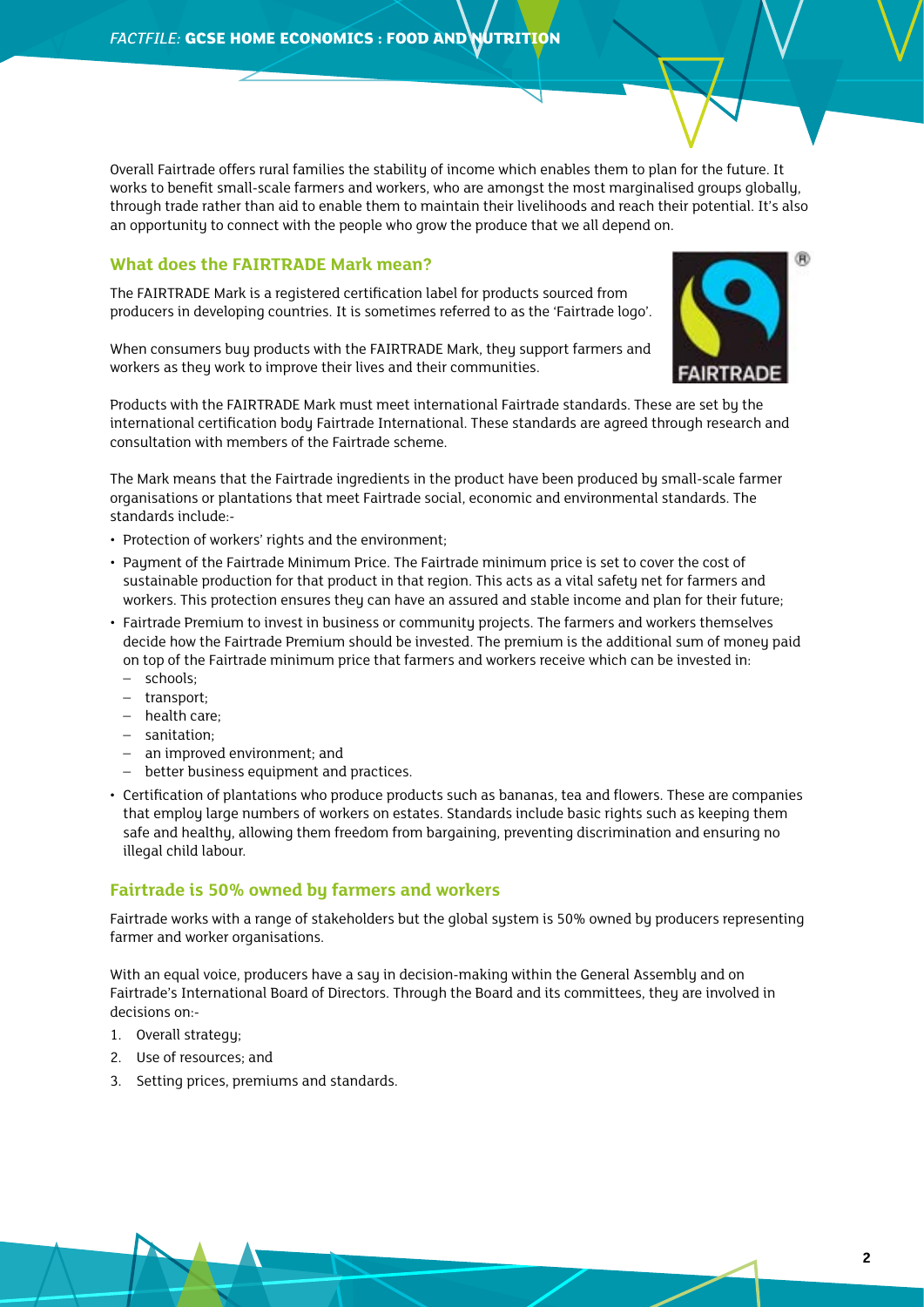#### **Fairtrade and sustainability**

Why does Fairtrade mean sustainable trade? There is a lot of talk about sustainability, but what impact can Fairtrade have in building a sustainable future for us all? View this clip for more information – [www.fairtrade.org.uk/en/what-is-fairtrade/fairtrade-and](http://www.fairtrade.org.uk/en/what-is-fairtrade/fairtrade-and-sustainability)[sustainability](http://www.fairtrade.org.uk/en/what-is-fairtrade/fairtrade-and-sustainability)

#### **What are some of the foundations of sustainability?**

- Standard of living: income and food security, reduced risk and vulnerability
- Stronger organisations
- Decent work
- Environmental protection and climate change adaptation

There is more information in '*How Green is Fairtrade?*' – a film created by Fairtrade campaigners in Bristol to mark their hosting of the International Fair Trade Towns conference and Bristol's European Green Capital status in 2015. This can be viewed on You Tube – www.youtube.com/watch?v=qG3fd1Jq7Jk

- Market access and fairer trade
- Towards gender equality
- Productivity and quality
- Access to basic services (www.fairtrade.org.uk)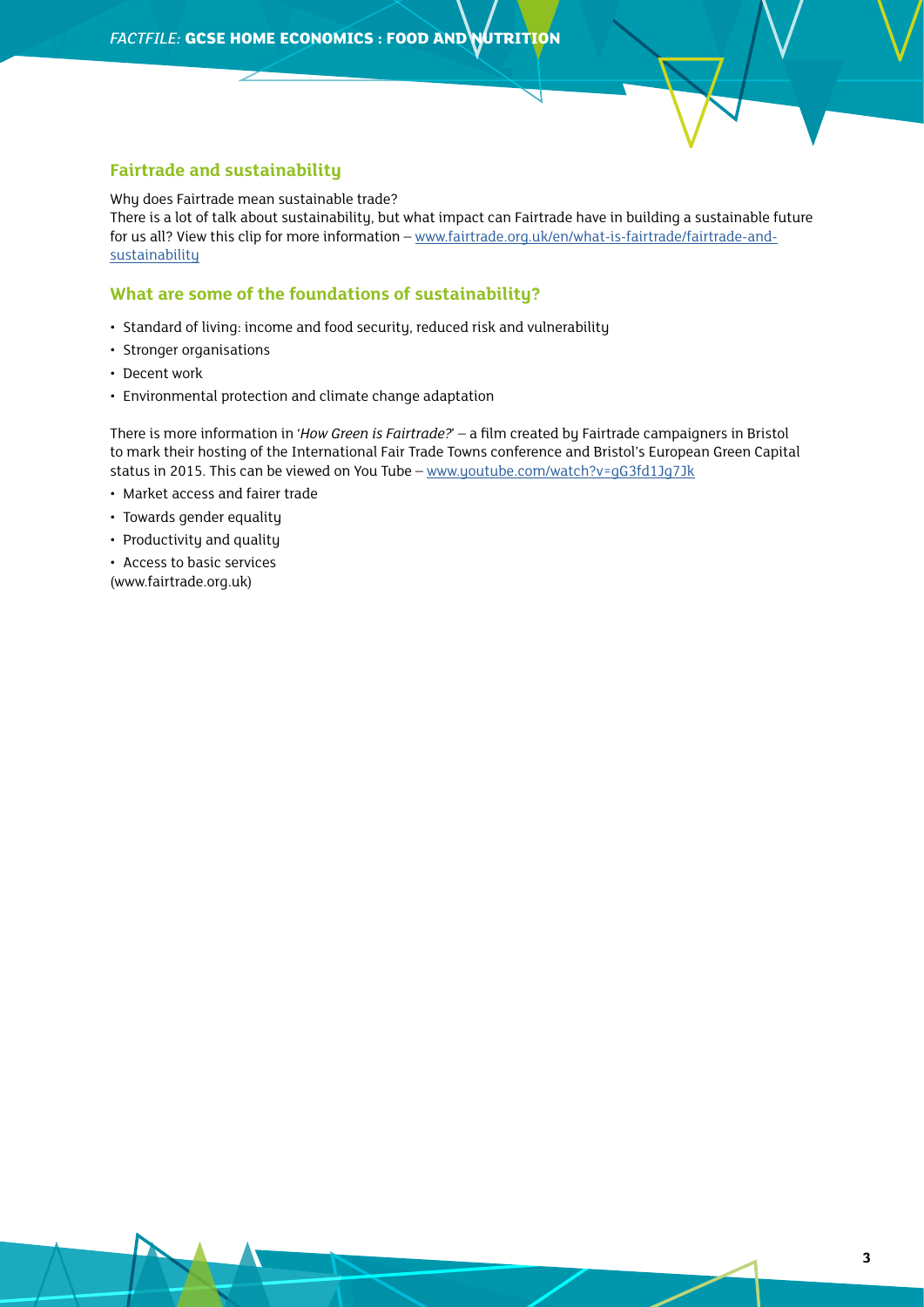#### **Summary**

- The international Fairtrade sustem (which the Fairtrade Foundation is part of) represents the world's largest and most recognised fair trade system. It is a global organisation working to secure a better deal for farmers and workers.
- The Fairtrade Foundation's organisational strategy for 2016 2020, 'Fairtrade Can, I Can', sets out an ambition to deliver greater impact for producers, and engage even more of the UK public in shopping and campaigning for a better deal for farmers and workers in developing countries.
- The Fairtrade Foundation is a registered charity.
- There are four key areas of activity which include:-
	- 1. Providing independent certification and licensing use of the Fairtrade Mark.
	- 2. Help in growing demand for Fairtrade products.
	- 3. Working to support producer organisations.
	- 4. Raising awareness of the need for Fairtrade in the public.
- When consumers buy products with the Fairtrade Mark, they support farmers and workers as they work to improve their lives and their communities.
- Basically Fairtrade is about better prices, decent working conditions, fair terms of trade for farmers and workers, supporting the development of thriving farming and protecting the environment in which they live and work.
- The Fairtrade Mark is a registered certification label for products sourced from producers in developing countries. It is sometimes referred to as the 'Fairtrade Logo'.
- The Fairtrade Minimum Price is set to cover the cost of sustainable production for that product in that region. This ensures that farmers and workers have an assured and stable income and can plan for their future.
- The Fairtrade Premium is an additional sum of money paid on top of the Fairtrade minimum price that farmers and workers receive and can be invested in schools, transport, health care, sanitation, an improved environment and better business equipment and practices.
- For some products Fairtrade also certifies plantations.
- Producers have an equal voice (50%) so have a say in decision-making.
- The Fairtrade certification system is run by an independent company called FLO-CERT which ensures that relevant social and environmental standards are met.
- Fairtrade can impact on building a sustainable future by improving the standard of living for farmers and workers, by creating stronger organisations, ensuring a decent work environment, providing environmental protection, providing fairer trade, working towards gender equality, supporting farmers in improving productivity and ensuring access to basic services.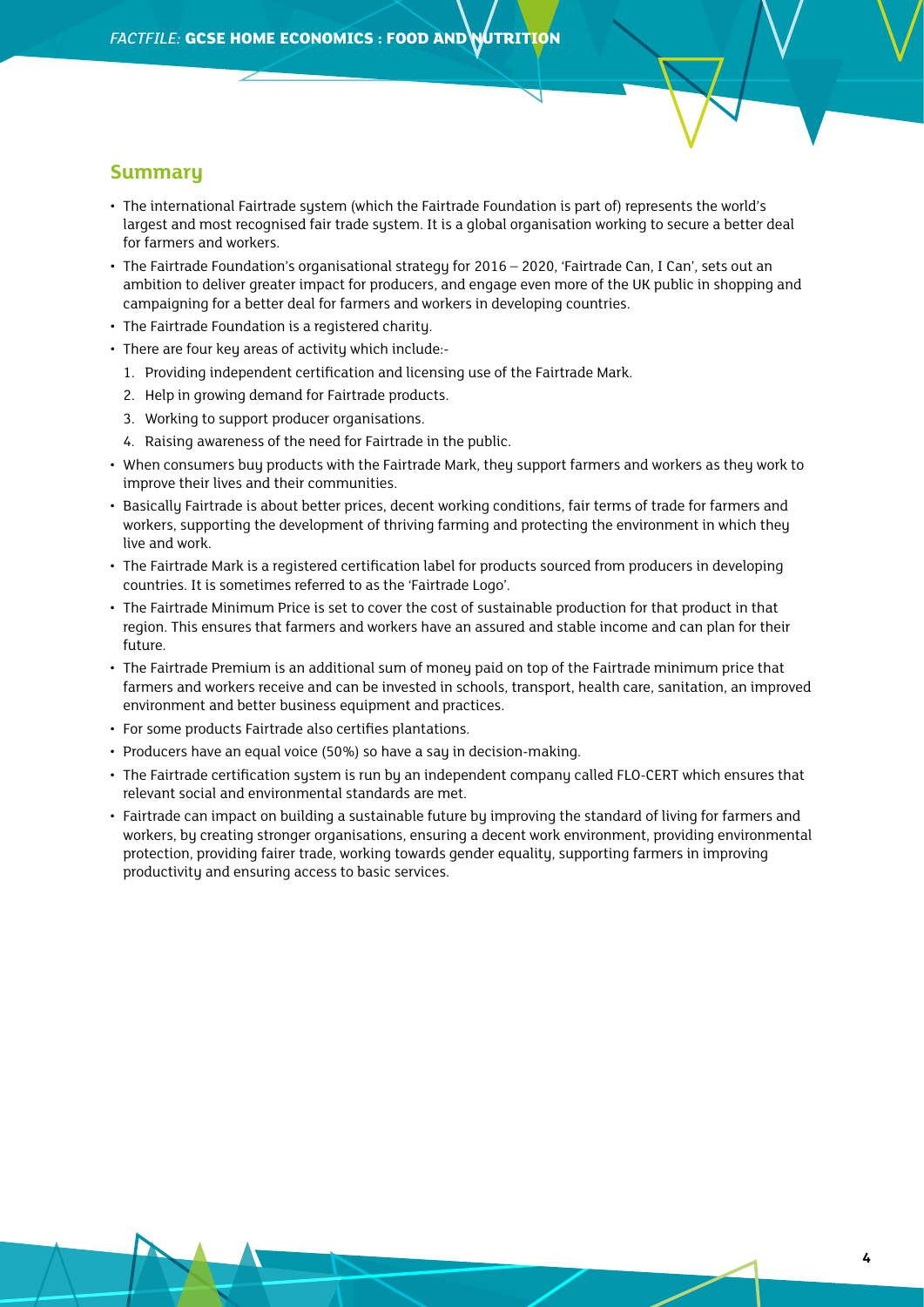### **THE SOIL ASSOCIATION**

The Soil Association is the UK's leading membership charity campaigning for healthy, humane and sustainable food, farming and land use. It is the only UK charity which works across the spectrum of human health, the environment and animal welfare. That's because these issues cannot be tackled in isolation. Examine this clip – [www.soilassociation.org/](http://www.soilassociation.org/about-us/soilfilm/) [about-us/soilfilm/](http://www.soilassociation.org/about-us/soilfilm/) for more information.



The Soil Association was founded by a group of people who

were concerned about the health implications of increasingly intensive farming systems following the Second World War. Today they are still dedicated to making positive change happen.

Their work is broadly-focused – this is because there isn't one solution to the problems facing our food culture.

They champion organic principles and practice, to secure the health and vitality of people, farm animals and nature.

They work to make good food the easy choice for everyone across the UK, whoever and wherever they are, through the **Food for Life** work.

#### **What does The Soil Association do?**

- The Soil Association works to transform the **food culture** in schools, hospitals, care homes, workplaces and on the high street.
- The Soil Association runs schemes to secure the **future of farming** and **lobbies government** to make changes to harmful policies.
- With the help of members, the Soil Association **campaigns for positive changes** to food and farming.
- The Soil Association **engages with farmers, processors, caterers and crofters** to bring organic and ecological principles to life.

#### **They have three main strategic themes:-**

#### • **Facing the future**

The world's resources are being put under increasing pressure by intensive food and farming systems. Working with farmers, growers and researchers, The Soil Association is championing practical solutions to farming's modern day challenges.

• **Good food for all**

Good food should be the easy choice for everyone, whoever and wherever they are. The Soil Association is making good food available in nurseries, schools, universities, hospitals, care homes, workplaces and on the high street.

• **Enabling change**

Through their trading subsidiary, Soil Association Certification, The Soil Association works with over 6,000 businesses. The way these businesses operate achieves real change in the world - they farm without chemicals, they make and serve healthier food and they educate their customers.

The Soil Association's campaign for change on issues at the heart of healthy food and farming.

It all begins with the soil, as does most of life on earth! But work reaches much farther than that. They campaign for healthy soils, farmland, and countryside; farming practices that are ecologically friendly and socially responsible and healthy food, especially for those that need it most.

They believe that organic farming is better for people, better for animals, and better for the environment.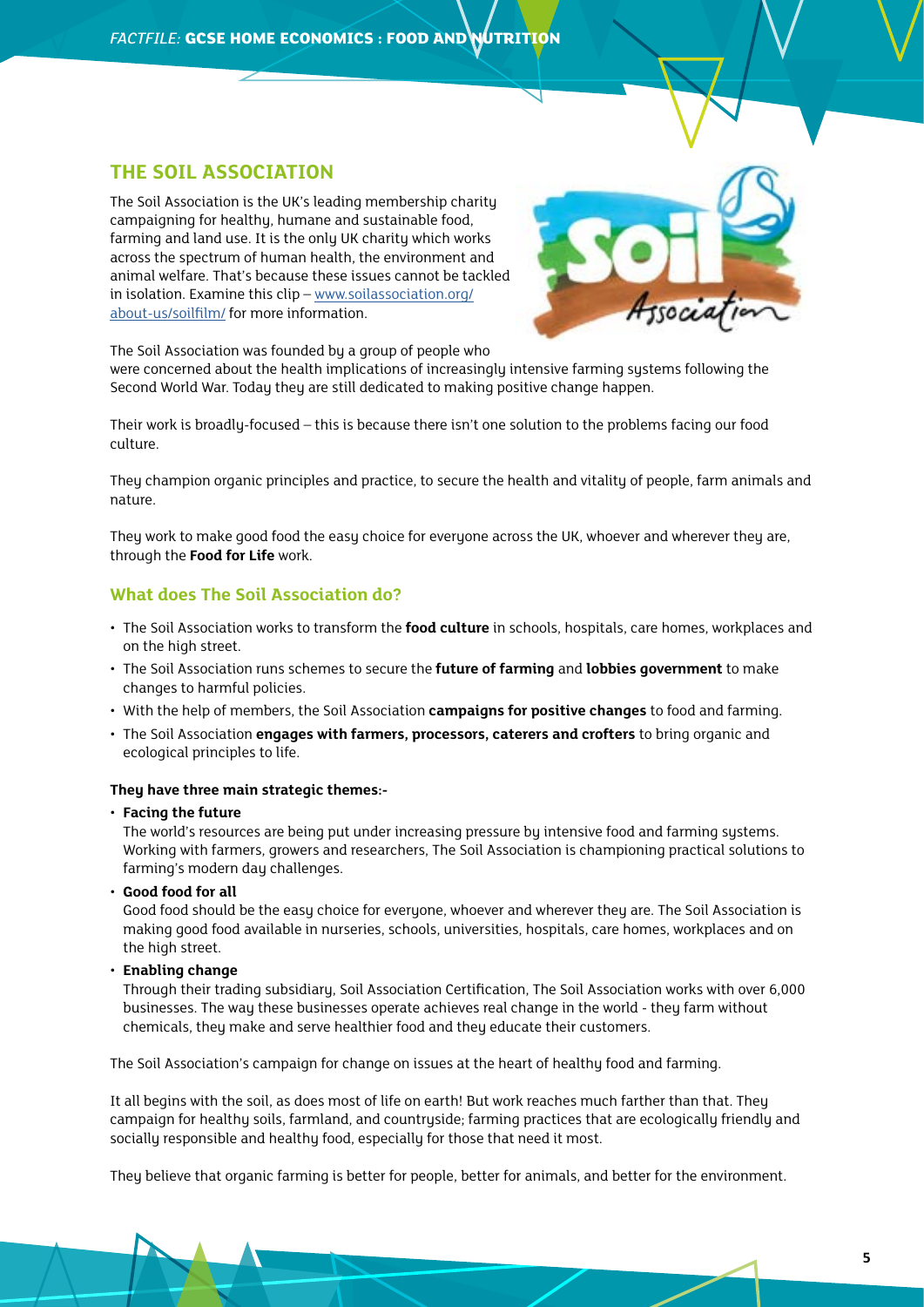And that everyone should have access to good, healthy food.

*"The health of soil, plant, animal and man is one and indivisible."* Lady Eve Balfour, Soil Association founder

Soil is at the heart and soul of the planet. Yet despite the fact that healthy soil remains crucial for food production, flood defences and our ability to tackle climate change, it is not looked after. Less than one sixth of the land on Earth is suitable for growing crops. But it has been taken for granted, and now one third of the world's arable soils are degraded – and 75% of that is severely degraded.

The Soil Association is committed to increasing the organic matter in our soils (an important measure of soil health) by 20% over the next 20 years. In addition, more than 80% of the animals raised in the EU each year are factory farmed, but these inhumane practices are hidden behind closed doors, out of the public view.

#### **Our Certification Business**

Soil Association Certification offers a huge range of organic and sustainable certification schemes across food, farming, catering, health and beauty, textiles and forestry which are recognised and trusted by consumers and businesses around the world. They are the UK's leading organic certifier which sends a clear message to an ever growing number of consumers that these products are environmentally and socially responsible. In addition The Soil Association symbol on a product indicates it has been certified to the highest level of animal welfare potential when it comes to meat, dairy and fish products.

Food labels are an important way of ensuring consumers can make informed choices about what they eat. Together with Compassion in World Farming, RSPCA and World Society for the Protection of Animals (WSPA) The Soil Association are working across the EU to demand change. They are calling for labelling on all animal produce and ingredients in the EU; and that the labels are simple and clear to give consumers the information they most want to know: 'How was this animal kept?'

#### **Food for Life Work**

This programme is about making good food the easy choice for everyone – making healthy, tasty and sustainable meals the norm for all to enjoy, reconnecting people with where their food comes from, teaching them how it's grown and cooked, and championing the importance of well-sourced ingredients. The programme run by The Soil Association works with schools, nurseries, hospitals and care homes, helping them build knowledge and skills through a 'whole setting approach'. This engages children and parents, staff, patients and visitors, caterers, carers and the wider community to create a powerful voice for long-term change.

([www.soilassociation.org](http://www.soilassociation.org))